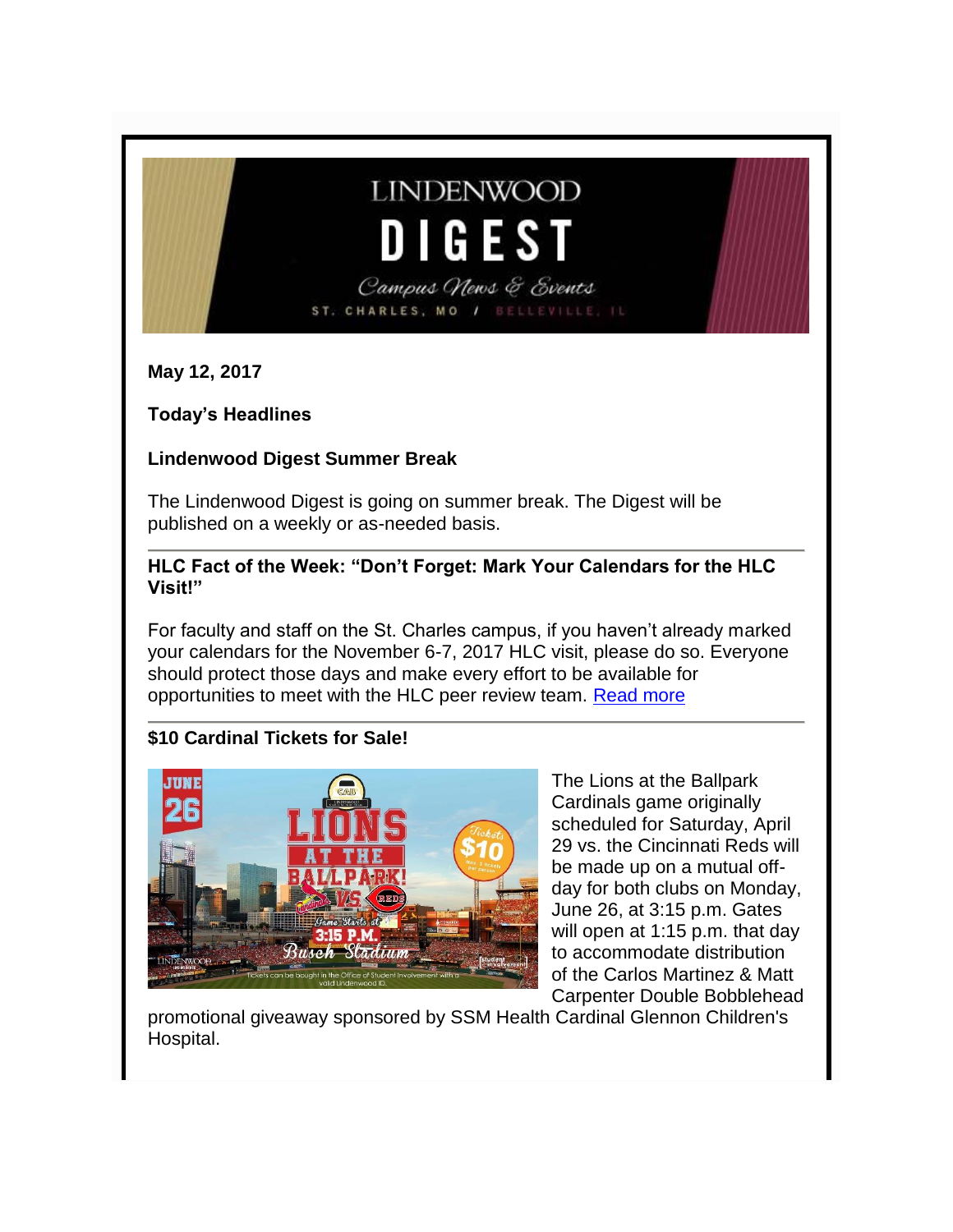Anyone who previously bought tickets should use their tickets dated April 29, 2017 for admittance to the June 26 make-up game. Tickets can still be purchased in the Office of Student Involvement in Evans Commons for \$10, with cash only. For more information, contact Jennifer Devonshire at 636-949- 4624 or [devonshire@lindenwood.edu!](mailto:jdevonshire@lindenwood.edu)

#### **Criminal Justice Student Impresses Department of Justice Leaders During Internship**



Among her many accomplishments the past year, a Lindenwood Belleville criminal justice student not only secured a prestigious internship with the United States Attorney's Office for the Southern District of Illinois in Fairview Heights but also wowed her supervisor by doing her job to a high standard he said has rarely been equaled. Read

[more](http://www.lindenwood.edu/belleville/about/news/details/criminal-justice-student-impresses-department-of-justice-leaders-during-internship/)

#### **Lindenwood Lions Athletic Camps**



Summer is upon us, and Lindenwood Lions Sports Camps are beginning soon. [Men's Basketball,](http://mensbasketball.lindenwoodlionscamps.com/) [Women's](http://womensbasketball.lindenwoodlionscamps.com/)  [Basketball,](http://womensbasketball.lindenwoodlionscamps.com/) [Women's Volleyball,](http://womensvolleyball.lindenwoodlionscamps.com/) [Football,](http://football.lindenwoodlionscamps.com/) and other sports will hold camps for youth and high school athletes. For more information and a list of upcoming camps, visit [www.lindenwoodlionscamps.com.](www.lindenwoodlionscamps.com)

#### **Patzius Featured in Article**

Professor Billi Patzius was recently featured in WalletHub's [article](https://wallethub.com/edu/best-states-to-be-a-cop/34669/#billi-patzius) about the best states to be a police officer.

#### **Evans Commons Dining Hall Summer Hours**

[Evans Commons Dining Hall hours](http://felix.lindenwood.edu/newsletter/2017_05/summerdininghours.jpg) for summer are:

Lunch: 11 a.m. – 1 p.m. Dinner: 5-7 p.m.

Staff meals are \$5!

#### **Refer a Student to Lindenwood Today!**